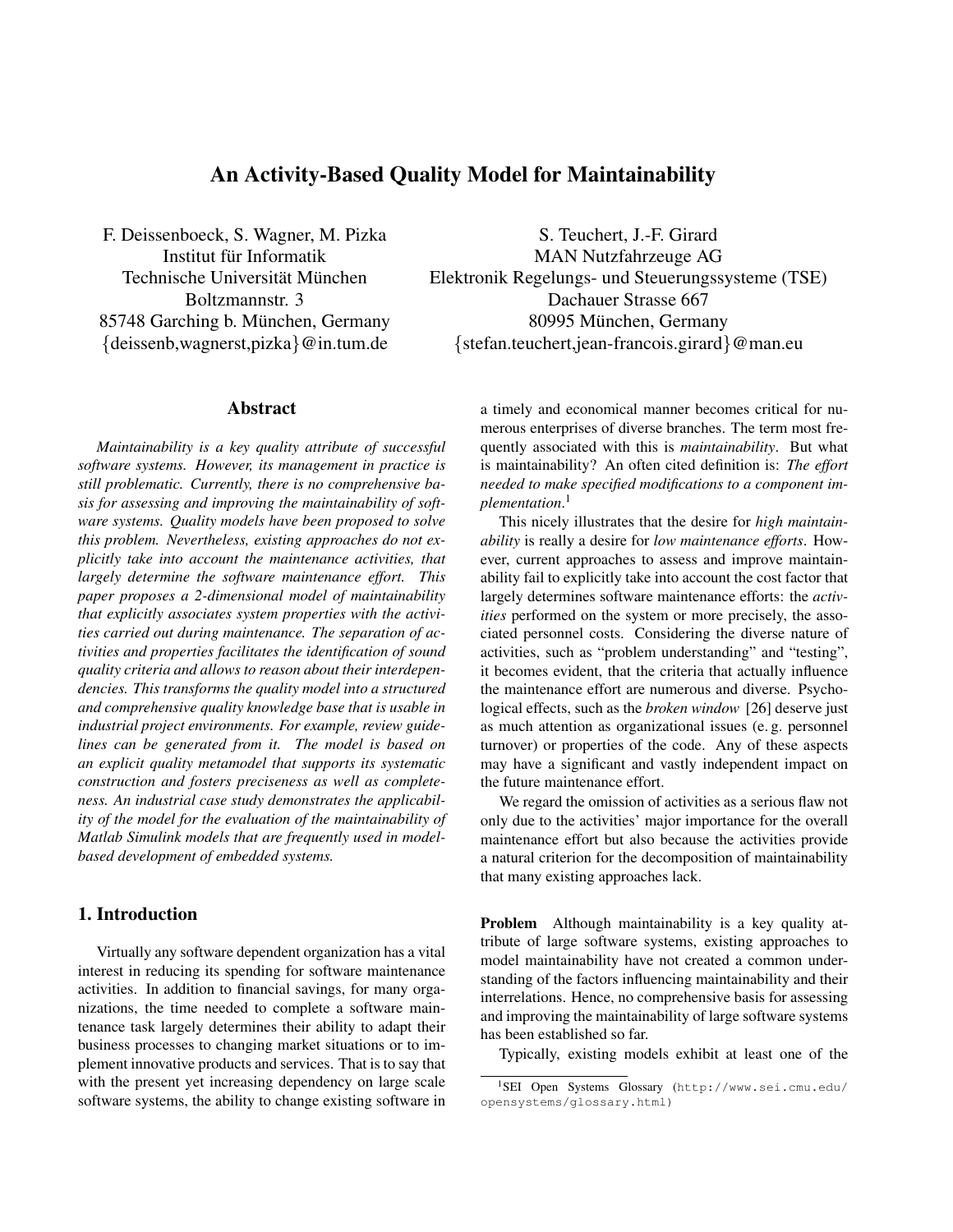following problems: First, they do not decompose the attributes and criteria to a level that is suitable for an actual assessment. Second, these models tend to omit the rationale behind the required properties of the system. Third, existing models often use heterogeneous decomposition dimensions, e. g. the required criteria mix properties of the system with properties of the activities carried out on the system.

The first problem constrains the use of these models as the basis for analyses. The second one makes it difficult to describe impacts precisely and therefore to convince developers to use it. The third problem leads to inconsistent models and hampers the revelation of omissions and inconsistencies in these models.

Contribution This paper proposes a 2-dimensional model of maintainability that explicitly associates system properties with the activities carried out during maintenance and thereby facilitates a structured decomposition of maintainability. The separation of activities and properties facilitates the identification of sound quality criteria and allows to reason about their interdependencies. As the activities are the main cost factor in software maintenance, we consider this separation a first step towards the ultimate goal of a truly economically justified practice of maintainability engineering. The model is based on an explicit quality metamodel that supports a systematic construction of a maintainability model and fosters preciseness as well as completeness.

Next to the ability to explicitly describe the impact of system properties on the maintenance activities, several additional benefits can be realized by using the model:

- 1. The model provides a central storage of quality definition, comparable to a knowledge base, that serves as a basis for the automatic generation of guideline documents for specific maintenance tasks as well as for the analysis of system artifacts.
- 2. The model allows to reveal omissions and contradictions in current models and guidelines.

We demonstrate the applicability of the 2-dimensional model in a case study undertaken with MAN Nutzfahrzeuge, a German supplier of commercial vehicles and transport systems. Here we created a comprehensive model of the maintainability of Matlab Simulink models that are frequently used in model-based development of embedded systems. The study lead to the inclusion of the model into the MAN standard development process.

### 2. Related Work

To be read conveniently the related work is categorized as guidelines-based approaches, metrics-based approaches,

quality models and process-based approaches.

Guidelines A commonly applied practice are guidelines that state what developers should do and what they should not do in order to improve the quality of software artifacts. Such guidelines are usually composed by the softwaredeveloping companies itself or by tool providers, e. g. the Java Coding Conventions provided by Sun Microsystems [24].

Unfortunately, such guidelines typically do not achieve the desired effect as developers often read them once, tuck them away at the bottom of a drawer and follow them in a sporadic manner only. According to our experience [3], this is often due to the fact that guidelines fail to motivate the required practices or provide very generic explanations, e. g. "Respecting the guideline ensures readable models" in [18]. Justification could be provided by explaining how conformance/non-conformance to guidelines effects maintenance activities and thereby maintenance effort.

In addition to this, guidelines are often not followed simply because it is not checked if they are followed or not. This is all the more unfortunate as for some guidelines rules compliance could be assessed automatically.

Metrics-based Approaches Several groups proposed metrics-based methods to measure attributes of software systems which are believed to affect maintenance, e. g. [1, 4]. Typically, these methods use a set of well-known metrics like *lines of code*, Halstead volume [10], or Mc-Cabe's Cyclomatic Complexity [19] and combine them into a single value, called *maintainability index* by means of statistically determined weights.

Although such indices may indeed often expose a correlation with subjective impressions and economic facts of a software system, they still suffer from serious shortcomings. First, they do not explain in which way system properties influence the maintenance activities and thereby the overall maintenance efforts. This makes it hard to convey their findings to the developers.

Second, they focus on properties which can be measured automatically by analyzing source code and thereby limit themselves to syntactic aspects. However, many essential quality issues, such as the usage of appropriate data structures and meaningful documentation, are semantic in nature and can inherently not be analyzed automatically.

Because of this, most known metrics, such as the Cyclomatic Complexity, are neither sufficient nor necessary to indicate a quality defect. Therefore, individual metrics or simple indices provide only a poor basis for effective quality assessments.

Quality Modeling A promising approach developed for software quality in general are *quality models* which aim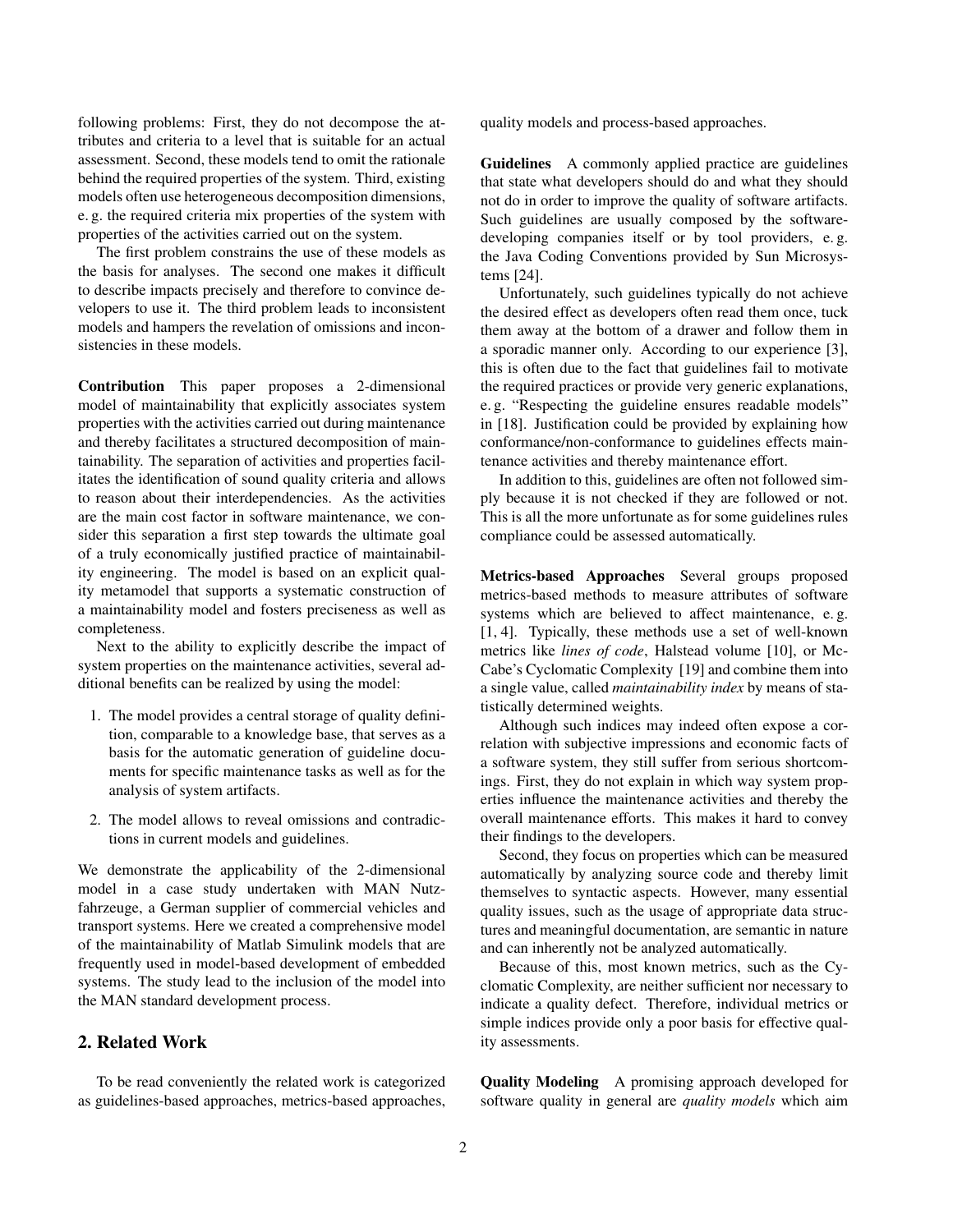at describing complex quality criteria by breaking them down into more manageable sub-criteria. Such models are designed in a tree-like fashion with abstract quality attributes like *maintainability* or *reliability* at the top and more concrete ones like *analyzability* or *changeability* on lower levels. The leaf factors are ideally detailed enough to be assessed with software metrics. This method is frequently called the decompositional or *Factor-Criteria-Metric* (FCM) approach and was first used by McCall [20] and Boehm [2].

Nevertheless, these and more recent approaches like [7, 12, 16, 21] have failed to establish a broadly acceptable basis for quality assessments so far. We believe this is due to the lack of a clearly defined decomposition criterion that leads to a "somewhat arbitrary selection of characteristics and sub-characteristics" [13, 14]. Moreover, we see their fixed number of model levels as a problem. For example, FCM's 3 level structure is inadequate. Breaking down high level goals like *maintainability* into assessable properties leads to a loose connection between criteria and metrics.

Similar to other approaches, quality models do usually not model the maintenance activities explicitly. Hence, they are not directly capable of explaining how system properties influence the maintenance effort.

Processes and Process Models Organizational issues are typically covered by process-based approaches to software quality like the ISO 9000 standards or CMM [22]. Unfortunately, there is the widely disputed misconception, that good processes automatically guarantee high quality products [14]. Of course, processes are of high importance and they determine reproducibility of the development process. However, the quality of the outcome still strongly depends on the actual criteria, skills, and tools used during development.

Discussion Garvin describes in [9] quality as a "complex and multifaceted concept" and discusses different but equally valid perspectives on the subject. We consider these different perspectives and the inherent complexity of quality itself the reason for the variety of different approaches discussed above. Consequently, there is an abundance of further highly valuable work on software quality in general and maintainability in particular that we do not explicitly mention here, as it is either out-of-scope or does not fundamentally differ from the work already mentioned.

Although this has been and continues to be a very active field of research, we argue that existing approaches to assess and improve software maintainability generally suffer from one or more of the following shortcomings:

1. *Assessability.* Most quality models contain a number of criteria that are too coarse-grained to be assessed

directly.

- 2. *Justification.* Additionally, most existing quality models fail to give a detailed account of the impact that specific criteria (or metrics) have on software maintenance.
- 3. *Homogeneity.* Due to the lack of a consistent criterion of decomposition most existing models exhibit inhomogeneous sets of quality criteria.
- 4. *Operationalization.* Most times, quality models are expressed in prose and graphics only. They accompany the development process in the form of documents but are not made an integral artifact that is tightly coupled with the quality assurance activities.

# 3. Maintainability Model

To address the problems of quality models described in the previous section we developed a novel 2-dimensional quality model. The initial version of the model was developed in the context of a commercial project in the field of telecommunication [3]. As the analyzed system was large  $(3.5 \text{ MLOC}^2 \text{ C++}, \text{COBOL}, \text{Java}),$  15 years old and under active maintenance with 150 change requests per year it was well suited for an application of our quality model.

In contrast to other quality models that are expressed in terms of prose and graphics only, our maintainability model is truly integrated in the software development as basis of all quality assurance activities. As Fig. 1 shows, the model can be seen as project- or company-wide quality knowledge base that centrally stores the definition of quality in a given context. Of course, an experienced quality engineer is still needed for designing the quality models and enforcing them with manual review activities. However, he can rely on a single definition of quality and is supported by the automatic generation of guidelines. Moreover, quality assessment tools like static analyzers that automatically assess artifacts can be directly linked to the quality model and do not operate isolated from the centrally stored definition of quality. Consequently, the quality profiles generated by them are tailored to match the quality requirements defined in the model. We refer to this approach as *model-based quality controlling*.

The following sections explain the basic concepts of our model and discuss the differences to classical hierarchical models.

# 3.1. Hierarchical Models

The idea of explicitly modeling maintenance activities was based on our experiences with building large hierarchi-

<sup>2</sup>million lines of code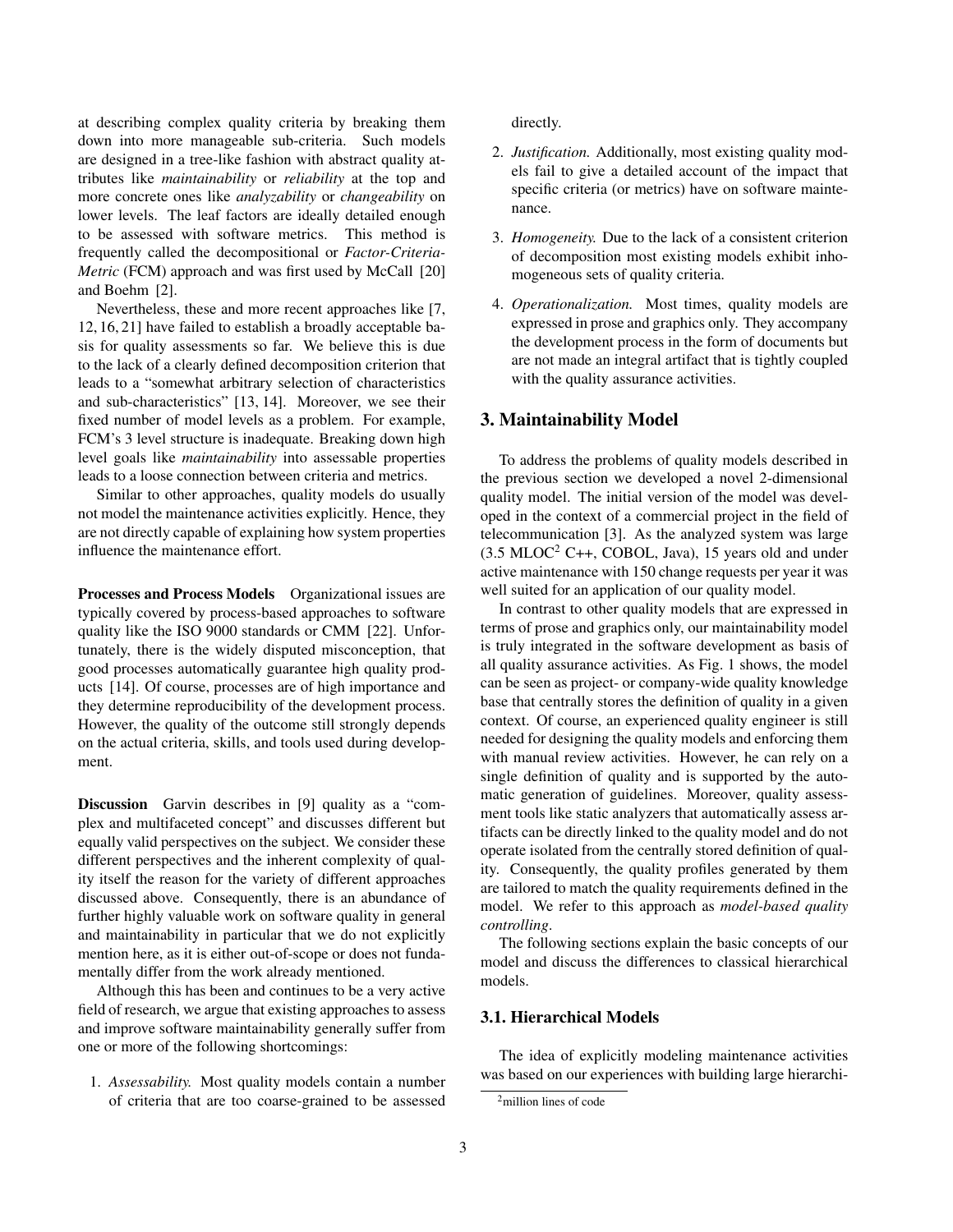

**Figure 1. Model-Based Quality Controlling**

cal quality models. In turn of this process it became harder and harder to maintain a consistent model that adequately describes the interdependencies between the various quality criteria. A thorough analysis of this phenomenon revealed that our model and indeed most previous models mixed up nodes of two very different kinds: maintenance *activities* and *characteristics* of the system to maintain. An example for this problem is given in Fig. 2 which shows the *maintainability* branch of Boehm's *Software Quality Characteristics Tree* [2].



**Figure 2. Software Quality Tree**

Though (substantivated) adjectives are used as descriptions, the nodes in the gray boxes refer to activities whereas the uncolored nodes describe system characteristics (albeit very general ones). So the model should rather read as: When we *maintain* a system we need to *modify* it and this activity of *modification* is (in some way) influenced by the *structuredness* of the system. While this difference may not look important at first sight, we claim that this mixture of activities and characteristics is at the root of most problems encountered with previous models. The semantics of the edges of the tree is unclear or at least ambiguous because of this mixture. And since the edges do not have a clear meaning they neither indicate a sound explanation for the relation of two nodes nor can they be used to aggregate values.

As the actual maintenance efforts strongly depend on both, the type of system and the kind of maintenance activity, it should be obvious that the need to distinguish between activities and characteristics becomes not only clear but imperative. This can be illustrated by the example of two development organizations where company  $A$  is responsible for adding functionality to a system while company B's task is merely fixing bugs of the same system just before its phase-out. One can imagine that the success of company A depends on different quality criteria (e. g. architectural characteristics) than company B's (e. g. a wellkept bug-tracking system). While both organizations will pay attention to some common attributes such as documentation,  $A$  and  $B$  would and should rate the maintainability of S in quite different ways because they are involved in fundamentally different *activities*.

Focusing on the individual factors that influence productivity within a certain context widens the scope of the relevant criteria.  $A$  and  $B$ 's productivity is not only determined by the system itself but by a plethora of other factors which include the skills of the engineers, the presence of appropriate software processes and the availability of proper tools like debuggers. To clarify that our observations are not limited to the software system itself, we refer to the *situation* instead of the *software system* from now on. Similar to the software system that can be decomposed in *components*, the situation can be decomposed in, what we call *facts*.

#### 3.2. An Activity-Based Model for Maintainability

The consequent separation of activities and facts leads to a new 2-dimensional quality model that regards *activities* and *facts* as first-class citizens for modeling maintainability.

The set of relevant activities depends on the particular development and maintenance process of the organization that uses the quality model. As an example, we use the IEEE 1219 standard maintenance process [11]. Its activity breakdown structure is depicted in Fig. 3. For the sake of brevity we only show a subset of the activities.



**Figure 3. Example Activities**

The 2<sup>nd</sup> dimension of the model, the facts of the situation, are modeled similar to an FCM model but without activity-based nodes like *augmentability*. It is important to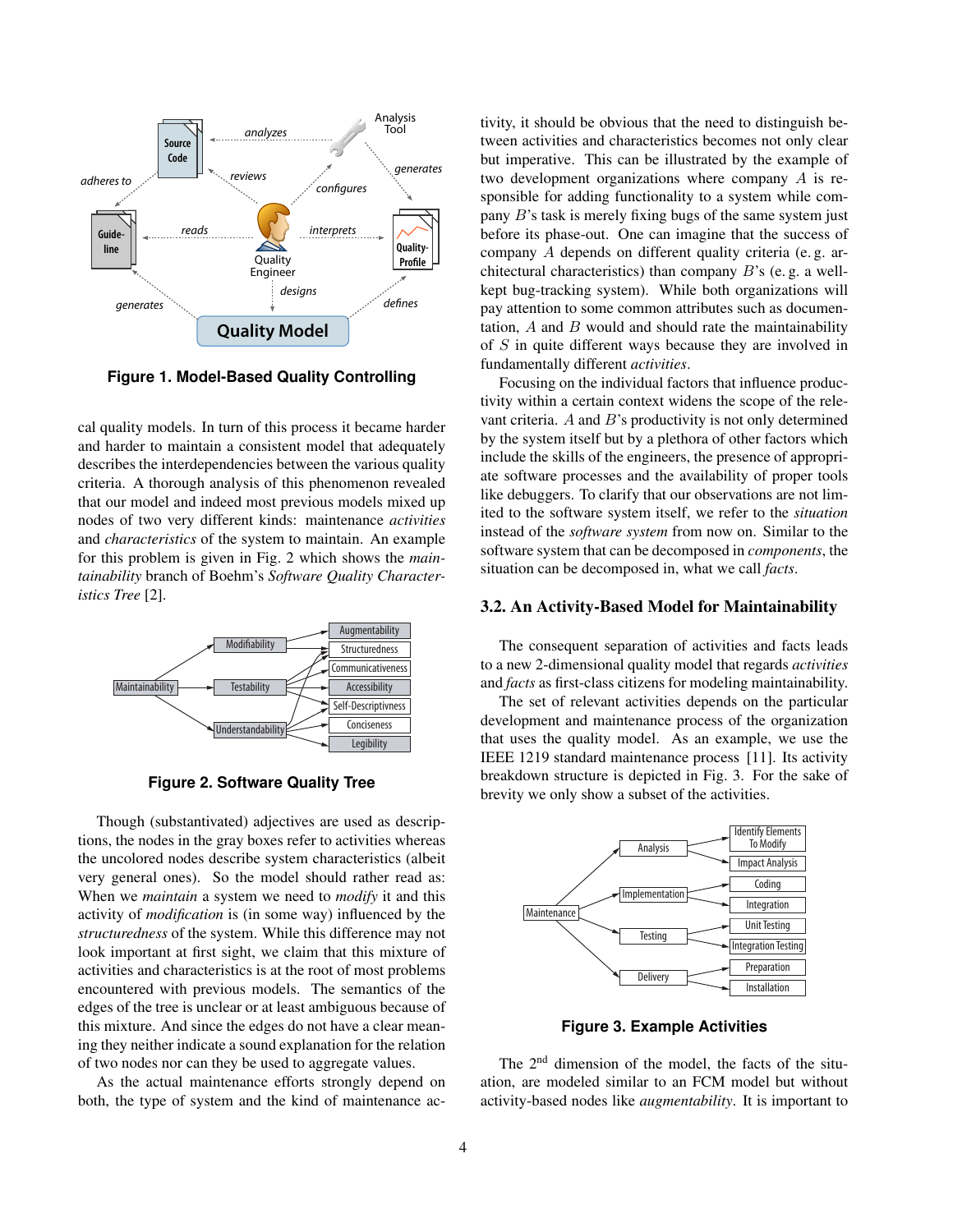understand, that we do not limit this dimension to properties of the software system, e. g. *structuredness*, but try to capture all factors that affect one or more activities. An excerpt of a facts tree is shown in Fig. 4.



**Figure 4. Example Facts**

Obviously, the granularity of the facts shown in the diagrams are too coarse to be actually evaluated. We follow the FCM approach in the situation tree by breaking down high level facts into detailed, tangible ones which we call *atomic* facts. An atomic fact is a fact that can or must be assessed without further decomposition either because its assessment is obvious or there is no known decomposition.

To achieve or measure maintainability in a given project setting we now need to establish the interrelation between facts and activities. Because of the tree-like structures of activities and facts it is sufficient to link atomic facts with atomic activities. This relationship is best expressed by a matrix as depicted in the simplified Fig. 5.



**Figure 5. Maintainability Matrix**

The matrix points out what activities are affected by which facts and allows to aggregate results from the atomic level onto higher levels in both trees because of the unambiguous semantics of the edges. So, one can determine that concept location is affected by the names of identifiers and the presence of a debugger. Vice versa, cloned code has an impact on two maintenance activities. The example depicted here uses a Boolean relation between facts and activities and therefore merely expresses the existence of a

relation between a fact and an activity. To express different directions and strengths of the relations, more elaborate scales can be used here. Below, we show the application of a three-valued scale that proved to be sufficient for our current work.

The aggregation within the two trees provides a simple means to cross-check the integrity of the model. For example, the sample model in Fig. 5 states, that tools do not have an impact on coding, which is clearly nonsense. The problem lies in the incompleteness of the depicted model, that does not include tools like integrated development environments.

# 3.3. Attributes & Impacts

We found that a fine-granular decomposition of the situation (the facts tree) inevitably leads to a high number of repetitions as the same properties apply to different kind of artifacts. For example, *consistency* is obviously required for identifier names as well as for the layout of the documentation.

Therefore our model further decomposes facts into *entities* and *attributes* where entities "are the objects we observe in the real world" and attributes are "the properties that an entity possesses" [15]. Hence, entities describe a plain decomposition of the situation. Examples are *documentation*, *classes*, *variables* or the available *infrastructure*. Entities are associated with one or more attributes like *consistency*, *redundancy*, *completeness* or *superfluousness*.

So, the facts defined in the facts tree are actually tuples of entities and attributes: [Entity e | ATTRIBUTE <sup>A</sup>]. They describe properties of the situation that are desired or undesired in the context of maintainability. Examples are [Identifiers | CONSISTENCY], [Documentation | COMPLETENESS] or [Debugger | EXISTENCE] that simply describes the presence or absence of a debugging tool.

Note that the separation of entities and attributes does not only reduce redundancy but allows for a clean decomposition of the situation. This can be illustrated by an example of the quality taxonomy defined in [21]: *System Complexity*. As *System Complexity* appears too coarsegrained to be assessed directly, is desirable to further decompose this element. However, the decomposition is difficult as the decomposition criterion is not clearly defined, i. e. it is not clear what a subelement of *System Complexity* is. A separation of the entity and the attribute as in [System | COMPLEXITY] allows for a cleaner decomposition as entities themselves are not valued and can be broken up in a straightforward manner, e. g. in [Subsystem | COMPLEXITY] or [Class | COMPLEXITY].

Impacts Using the notation introduced for facts we can elegantly express the impact a fact has on an activity with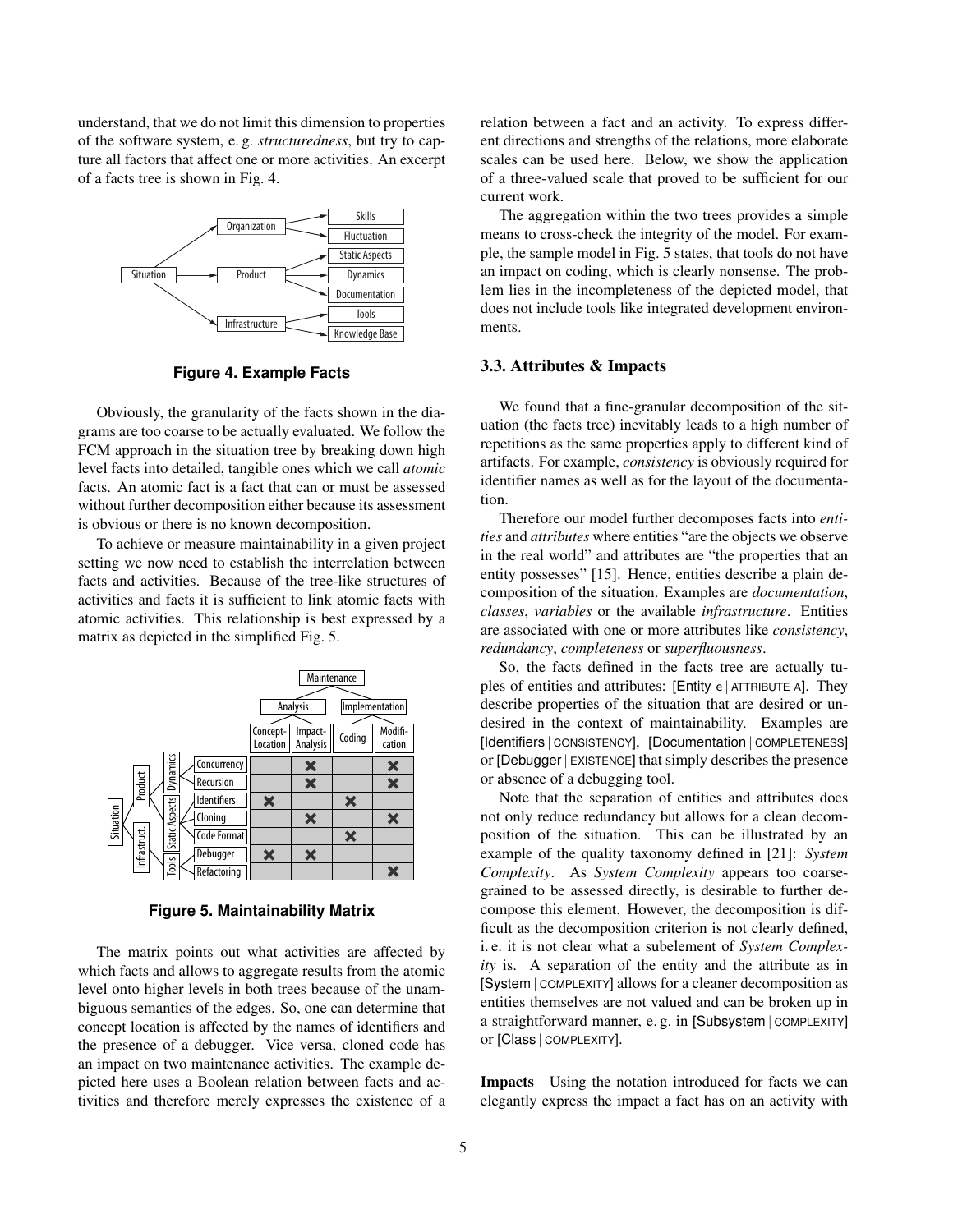a three-valued scale where '+' expresses a positive and '−' a negative impact (the non-impact is usually not made explicit):

[Entity e | ATTRIBUTE A] 
$$
\xrightarrow{+/-}
$$
 [Activity a]

 $\text{Examples are }$  [Debugger | EXISTENCE]  $\stackrel{+}{\longrightarrow}$  [Fault Diagnostics], that describes that the existence of a debugger has a positive influence on the activity fault diagnostics. [Identifiers | CONSISTENCY]  $\;\overset{+}{\longrightarrow}\;$  [Concept Location] describes that consistently used identifier names have a positive impact on the concept location activity.  $[$ Variable | SUPERFLUOUSNESS $] \stackrel{-}{\longrightarrow} [$ Code Reading] describes that unused variables hamper the reading of the code. To overcome the problem of unjustified quality guidelines each impact is additionally equipped with a detailed description.

Assessment Obviously, the facts are the elements of the model that need to be assessed in order to determine the maintainability (or maintenance effort) of a situation. Since many important facts are semantic in nature and inherently not assessable in an automatic manner, we carefully distinguish three fact categories:

- 1. Facts that can be assessed or measured with a tool. An example is an automated check for switch-statements without a default-case ([Switch Statement | COMPLETENESS]).
- 2. Facts that require manual activities; e. g. reviews. An example is a review activity that identifies the improper use of data structures ([Data Structures | APPROPRIATENESS]).
- 3. Facts that can be automatically assessed to a limited extent requiring additional manual inspection. An example is redundancy analysis where cloned source code can be found with a tool but other kinds of redundancy must be left to manual inspection ([Source Code | REDUNDANCY]).

# 3.4. The Quality Metamodel

Although most quality models conform to an implicitly defined metamodel they usually lack an explicitly specified metamodel that precisely defines the set of legal model instances. In contrast to this, our model is based on the explicit quality metamodel QMM. This metamodel consists of the elements discussed above: entities, attributes, facts, activities and impacts. For space reasons we do not explain this metamodel in detail but present a UML class diagram that illustrates the different model elements and their interplay (Fig. 6). Please note, that the figure shows only the core elements and omits details like the explanation texts

that are associated with each element. Moreover, it does not show that the model features a generalization mechanism that allows attribute inheritance. It is, for example, possible to specify an attribute SUPERFLUOUSNESS for the entity Component and inherit it to the entity Class.

The benefit of an explicit metamodel is twofold: First, it ensures a consistent structure of quality models. Second, it is a necessary basis for modeling tool support as described in the next section.



**Figure 6. The Quality Metamodel QMM**

#### 3.5. Tool Support

Comprehensive maintainability models typically contain several hundred model elements. For example, the model that was developed for a commercial project in the field of telecommunication [3] has a total of 413 model elements consisting of 160 facts (142 entities and 16 attributes), 27 activities and 226 impacts. Hence, quality models demand a rich tool set for their efficient creation, management and application just like other large models, e. g. UML class diagrams.

Due to the fact that our quality models are based on an explicit metamodel we are able to provide a model editor that does not only allow the initial development of quality models but also supports other common tasks like browsing, persistence, versioning and refactoring<sup>3</sup>.

One of the most powerful features of the model editor is the automatic generation of guideline documents from the quality model. This enables us to transfer the abstract definition of quality stored in the model to a format developers are familiar with. However, unlike classic, hand-written guidelines the automatically generated ones are guaranteed to be synchronized with the quality model that explicitly captures the understanding of quality within a project or a company. Guideline documents can be tailored to specific needs by defining selected views on the model. For example, a guideline document could be specifically generated to be used during documentation review sessions.

<sup>3</sup>A beta version of the editor can be downloaded from http://www4.cs.tum.edu/˜ccsm/qmm/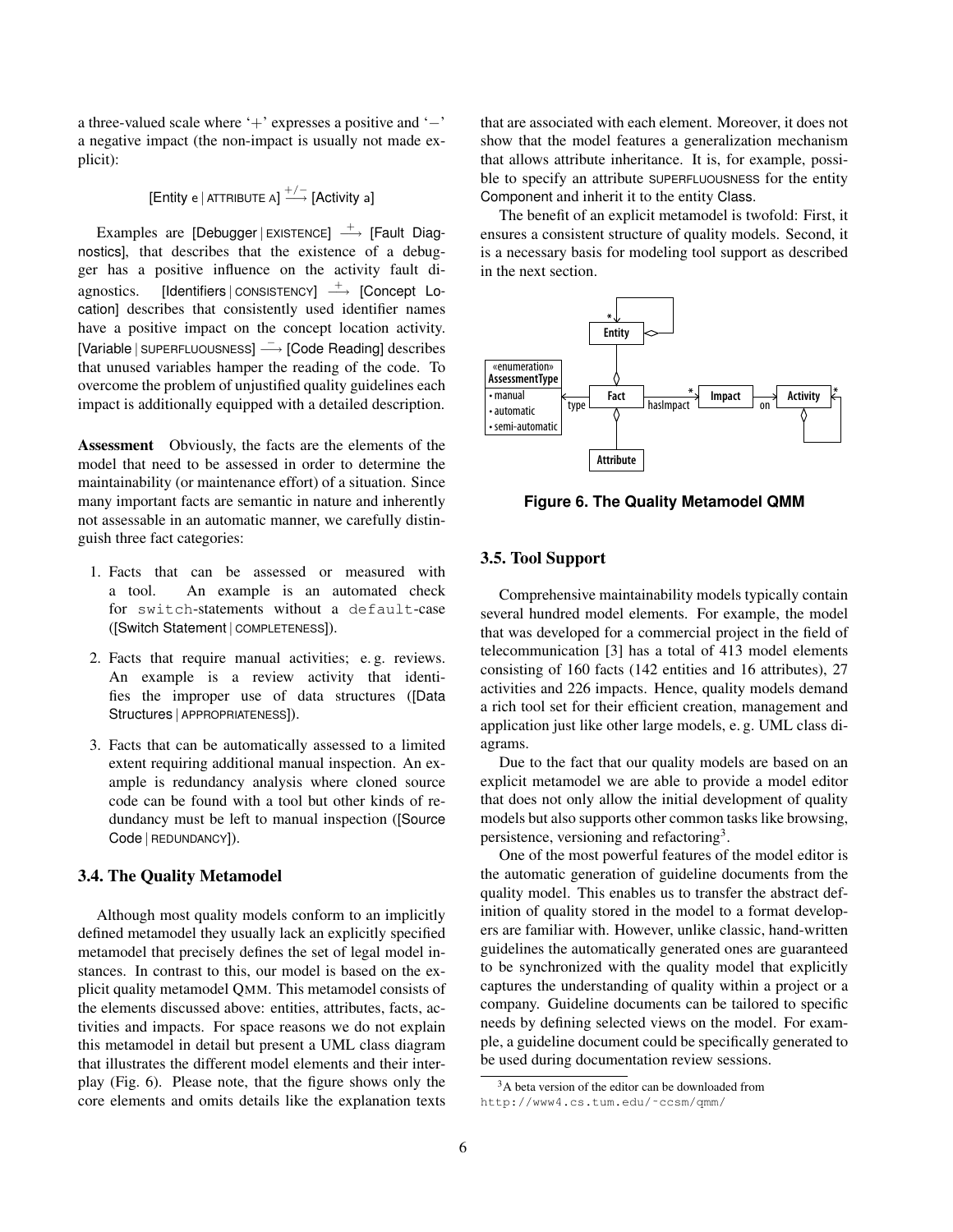#### 3.6. Summary

Our approach to modeling maintainability is based on the quality metamodel QMM. It advances on previous approaches to model maintainability and quality with respect to the following issues:

Focus on Activities Our model enforces a clear separation of system characteristics and maintenance activities. This separation makes activities, which constitute the main cost factor in software maintenance, first-class citizens in quality modeling and thereby contributes to a discussion of quality economics [25].

Unambiguous Decomposition Criteria Previous hierarchical models often exhibit a "somewhat arbitrary selection of characteristics and sub-characteristics" [13, 14]. We claim this is due to the fact that previous models typically lack a clearly defined decomposition criterion. For example, it is not entirely clear how *self-descriptiveness* relates to *testability* in Boehm's quality characteristics tree if one is not satisfied with a trivial "has something to do with". Our approach overcomes this shortcoming by rigorously separating aspects that are typically intermingled: activities, entities and attributes. This separation creates separate hierarchies with clearly defined decomposition criteria.

Scope Our approach is not limited to modeling quality characteristics of a system itself. It includes external but equally important organizational issues like the existence of a configuration management process or the available tool infrastructure.

Explicit Metamodel Unlike other approaches known to us, our approach is based on an explicitly defined metamodel. This enables us to provide a rich set of tools for editing and maintaining quality models. Most importantly, the metamodel is a key required for the model-based quality controlling approach outlined before. Additionally, the metamodel fosters the conciseness, consistency and completeness of quality models as it forces the model designer to stick to an established framework and supports him in finding omissions. Examples are given in the next section.

# 4. Case Study

The applicability and usefulness of the approach described above was evaluated in a case study with a German truck and bus manufacturer. Specifically, we built a model for the maintainability of the Matlab Simulink and Stateflow models used for code generation. For this, the quality model we had developed in a project in the field of telecommunication was modified and extended with Simulink/Stateflow-specific elements. Guideline documents were generated from the model and automatic analyses were derived.

#### 4.1. Environment

MAN Nutzfahrzeuge Group The MAN Nutzfahrzeuge Group is a German-based international supplier of commercial vehicles and transport systems, mainly trucks and busses. It has over 34,000 employees world-wide of which 150 work on electronics and software development. Hence, the focus is on embedded systems in the automotive domain.

The organization brought its development process to a high level of maturity by investing enough effort to redesign it according to best practices and safety-critical system standards. The driving force behind this redesign was constantly focusing on how each activity contributes to global reliability and effectiveness. Most parts of the process are supported by an integrated data backbone developed on the eASEE framework from Vector Consulting GmbH. On top of this backbone, a complete model-based development approach has been established using the tool chain of Matlab/Simulink and Stateflow as modeling and simulation environment and TargetLink of dSpace as C-code generator. We describe the application and adoption of our model to this concrete situation and the generated benefits. The study lead to the adoption of the model into the MAN standard development process.

Embedded Systems and Matlab/Simulink Matlab/Simulink is a model-based development suite aiming at the embedded systems domain. It is commonly used in the automotive area. The original *Simulink* has its focus on continuous control engineering. Its counterpart *Stateflow* is a dialect of statecharts that is used to model the event-driven parts of a system. The Simulink environment already allows to simulate the model in order to validate it.

In conjunction with code generators such as Embedded Coder from MathWorks or TargetLink by dSpace it enables the complete and automatic transformation of models to executable code. This is a slightly different flavor of modelbased development than the MDA approach proposed by the OMG<sup>4</sup>. There is no explicit need to have different types of models on different levels and the modeling language is not UML. Nevertheless, many characteristics are similar and quality-related results could easily be transferred to an MDA setting.

<sup>4</sup>http://www.omg.org/mda/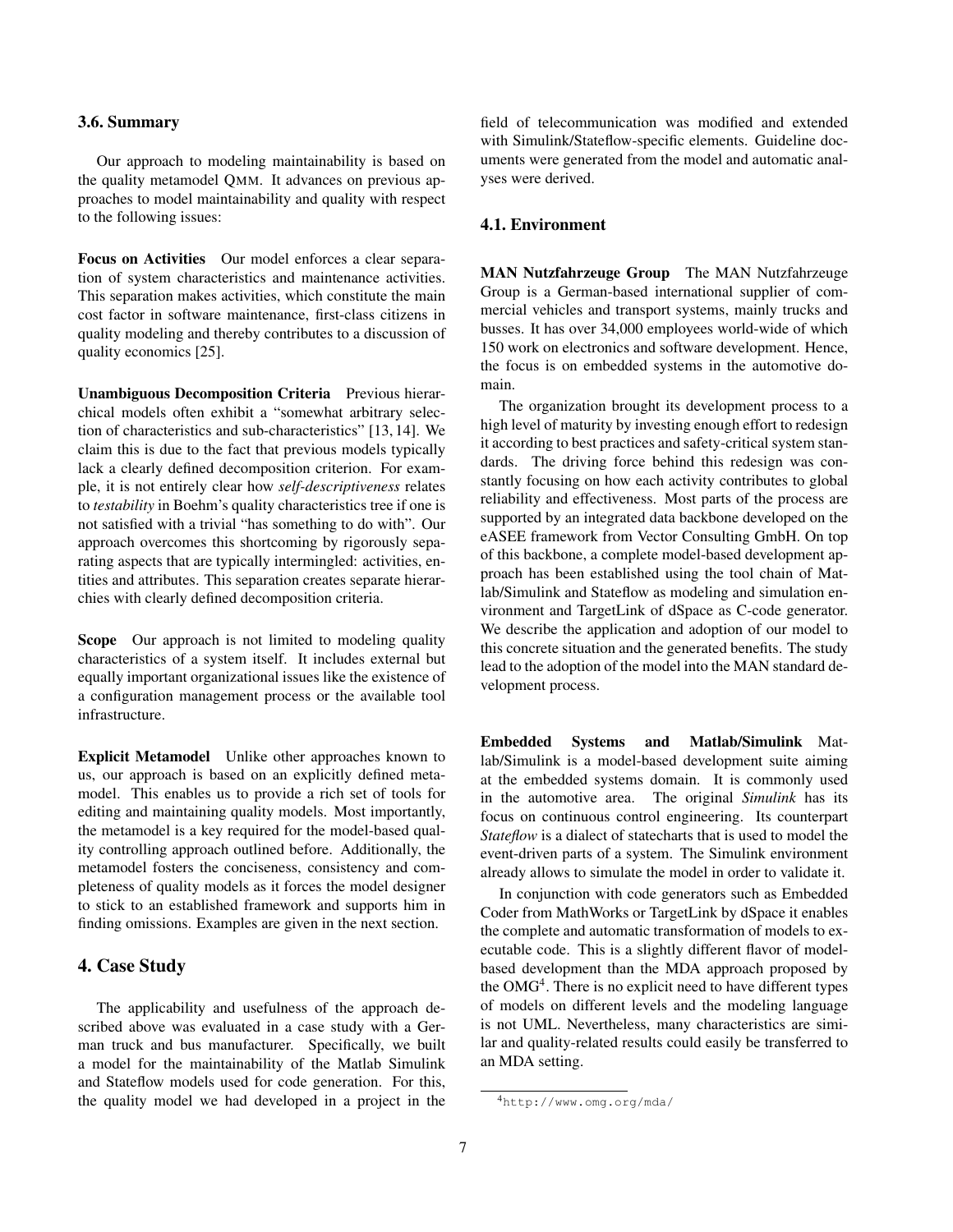#### 4.2. The Maintainability Model

The initial maintainability model that was developed in the field of telecommunication (Sec. 3) already covered various areas that we consider important for MAN, too. Examples are the parts of the model dedicated to architectural aspects or to the development process.

In the case study, we augmented the existing maintainability model with model elements that address Simulink/Stateflow-models which are used as basis for code generation. Although such models are seemingly different from traditional source code, we found that a great number of source-code-related facts could be reused for them as they fundamentally serve the same aim: specify executable production-code.

Specifically, we extended the facts tree of the maintainability model with 87 facts (64 new entities and 3 new attributes) that describe properties of entities not found in classical code-based developed. Examples are states, signals, ports and entities that describe the graphical representation of models, e. g. colors. Furthermore, we modified the activities tree to match the MAN development process and added two activities (*Model Reading* and *Code Generation*) that are specific for the model-based development approach. 84 impacts describe the relation between facts and activities.

The newly developed parts of the maintainability model are based on three types of sources: (1) existing guidelines for Simulink/Stateflow, (2) scientific studies about modelbased development and (3) expert know-how of MAN's engineers.

Specifically, our focus lies on the consolidation of four guidelines available for using Simulink and Stateflow in the development of embedded systems: the MathWorks documentation [17], the MAN-internal guideline, the guideline provided by dSpace [8], the developers of the TargetLink code-generator, and the guidelines published by the Math-Works Automotive Advisory Board (MAAB) [18].

Because of space and confidentiality reasons, we are not able to fully describe the MAN-specific model here. However, we present a number of convincing examples that demonstrate how our approach helps to overcome different kinds of shortcomings.

We start with a simple translation of the existing MAN guidelines for Stateflow models into the maintainability model. For example, the MAN guideline requires the current state of a Stateflow chart to be available as an measurable output. This simplifies testing of the model and improves the debugging process. In terms of the model this  $\,$  is expressed as [Stateflow Chart | <code>ACCESSIBILITY]</code>  $\stackrel{+}{\longrightarrow}$  [Debugging] and [Stateflow Chart | <code>ACCESSIBILITY]  $\stackrel{+}{\longrightarrow}$  [Test].</code>

We describe the ability to determine the current state with the attribute ACCESSIBILITY of the entity Stateflow Chart.

The Stateflow chart contains all information about the actual statechart model. Note that we carefully distinguish between the *chart* and the *diagram* that describes the graphical representation. In the model the facts and impacts have additional fields that describe the relationship in more detail. This descriptions are included in generated guideline documents.

Consolidation of the Terminology In the case study we found that building a comprehensive quality model has the beneficial *side-effect* of creating a consistent terminology. By consolidating the various sources of guidelines, we discovered a very inconsistent terminology that hampers a quick understanding of the guidelines. Moreover, we found that even at MAN the terminology has not been completely fixed. Fortunately, building a quality model automatically forces the modeler to give all entities explicit and consistent names. The entities of the facts tree of our maintainability model automatically define a consistent terminology and thereby provide a glossary.

One of many examples is the term *subsystem* that is used in the Simulink documentation to describe Simulink's central means of decomposition. The dSpace guideline, however, uses the same term to refer to a *TargetLink subsystem* that is similar to a Simulink subsystem but has a number of additional constraints and properties defined by the C-code generator. MAN engineers on the other hand, usually refer to a *TargetLink subsystem* as *TargetLink function* or simply *function*. While building the maintainability model, this discrepancy was made explicit and could be resolved.

Resolution of Inconsistencies Furthermore, we are not only able to identify inconsistencies in the terminology but also in contents. For the entity *Implicit Event* we found completely contradictory statements in the MathWorks documentation and the dSpace guidelines.

- *MathWorks [17]* "Implicit event broadcasts [...] and implicit conditions [. . . ] make the diagram easy to read and the generated code more efficient."
- *dSpace* [8] "The usage of implicit events is therefore intransparent concerning potential side effects of variable assignments or the entering/exiting of states."

Hence, MathWorks sees implicit events as improving the readability while dSpace calls them intransparent. This is a clear inconsistency. After discussing with the MAN engineers, we adopted the dSpace view.

Revelation of Omissions An important feature of the quality metamodel is that it supports inheritance. This became obvious in the case study after modeling the MAN guidelines for Simulink variables and Stateflow variables.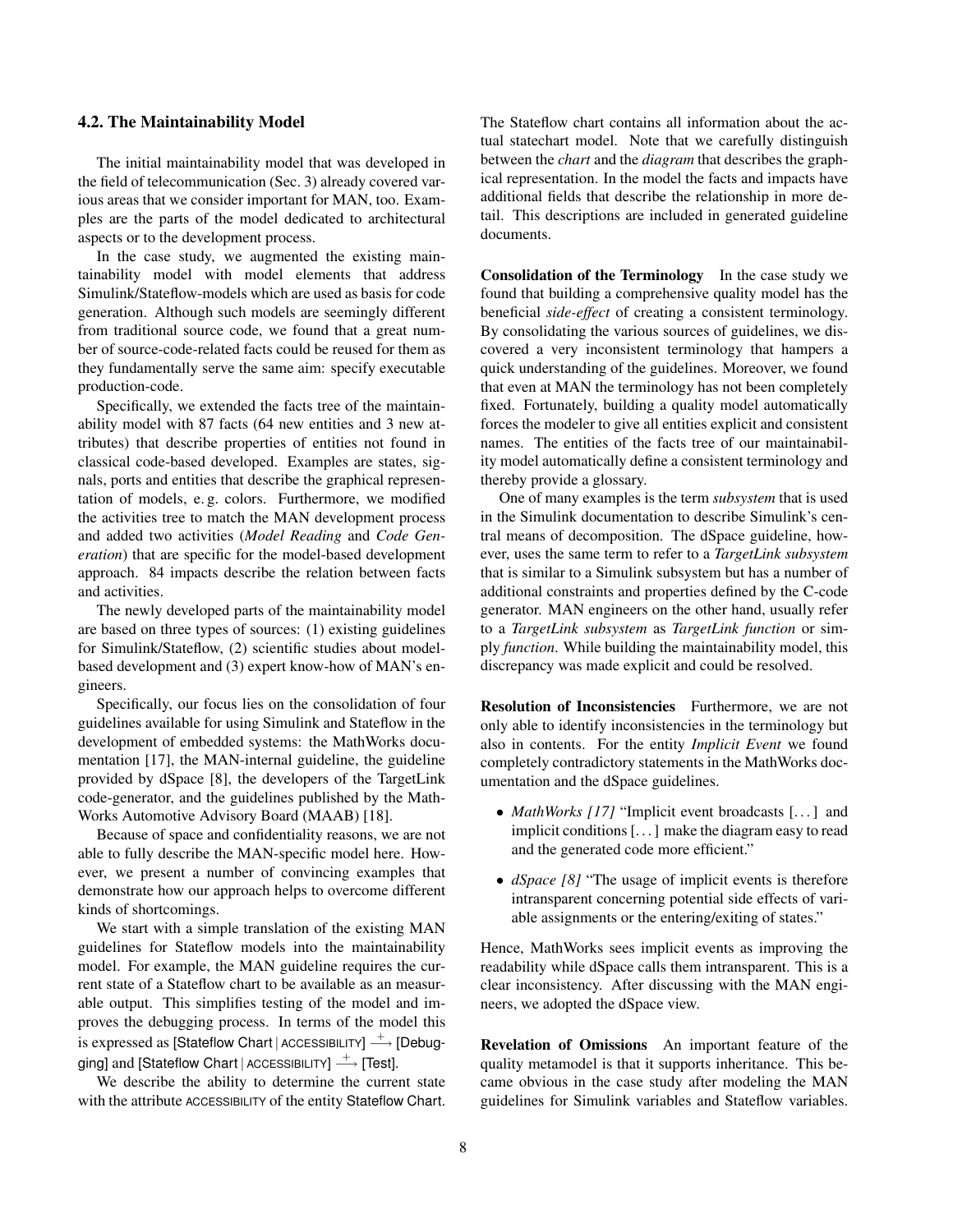We model them with the common parent entity Variable that has the attribute LOCALITY that expresses that variables must have the smallest possible scope. As this attribute is inherited by both types of variables, we found that this important property is not expressed in the original guideline. Moreover, we see by modeling that there was an imbalance between the Simulink and Stateflow variables. Most of the guidelines related only to Simulink variables. Hence, we transferred them to Stateflow as well.

Integration of Recent Research Results Finally, we give an example of how a scientific result can be incorporated into the model to make use of new empirical research. The use of Simulink and Stateflow has not been intensively investigated in terms of maintainability. However, especially the close relationship between Stateflow and the UML statecharts allows to reuse results. A study on hierarchical states in UML statecharts [5] showed that the use of hierarchies improves the efficiency of understanding the model in case the reader has a certain amount of experience. This is expressed in the model as follows: [Stateflow Diagram | STRUCTUREDNESS]  $\stackrel{+}{\longrightarrow}$  [Model reading].

### 4.3. Usage of the Model

In the case study, we concentrated on checklist generation and some preliminary automatic analyses. Those were chosen because they promised the highest immediate payoff.

Checklist Generation We see quality models as central knowledge bases w.r.t. quality issues in a project, company, or domain. This knowledge can and must be used to guide development activities as well as reviews. However, the model in its totality is too complex to be comprehended entirely. Hence, it cannot be used as a quick reference. Therefore, we exploit the tool support for the quality model to select subsets of the model and generate concise guidelines and checklists for specific purposes.

Automatic generation of guideline documents was perceived to be highly valuable as the documents could be structured to be read conveniently by novices as well as experts. Therefore the documents feature a very compact checklist-style section with essential information only. This representation is favored by experts who want to ensure that they comply to the guideline but do not need any further explanation. For novices the remainder of the document contains a hyperlinked section providing additional detail. Automatic generation enables us to conveniently change the structure of all generated documents. More importantly, it ensures consistency within the document which would be error-prone in hand-written documents.

Preliminary Automatic Analyses. As the model is aimed at breaking down facts to a level where they can be assessed and they are annotated with the degree of possible automation, it is straightforward to implement automatic analyses. So far, we have not fully exploited the possibilities but we are able to show that simple facts can be checked in Simulink and Stateflow models. For this, we wrote a parser for the proprietary text format used by Matlab to store the models. Using this parser we are able to determine basic size and complexity metrics of model elements like states, blocks, etc. Moreover, we can use the parser to automatically identify model elements that are not satisfactorily supported by the C-code generator. By integrating these analyses in our quality controlling toolkit CONQAT [6] we are able to create aggregated quality profiles and powerful visualizations of quality data.

#### 4.4. Discussion

The metamodel and the corresponding method for modeling maintainability proposed in Sec. 3 proved to be applicable to industrial development environments in the case study. After a short time, the 2-dimensional structure was accepted by the MAN engineers. Especially the model's explicit illustration of impacts on activities was seen as beneficial as it provides a sound justification for the quality rules expressed by the model. Moreover, the general method of modeling – that inherently includes structuring – improved the guidelines: although the initial MAN guideline included many important aspects, we still were able to reveal several omissions and inconsistencies. Building the model, similar to other model building activities in software engineering [23], revealed these problems and allowed to solve them.

Another important result is that the maintainability model contains a consolidated terminology. By combining several available guidelines, we could incorporate the quality knowledge contained in them and form a single terminology. We found terms used consistently as well as inconsistent terminology. This terminology and combined knowledge base was conceived useful by the MAN engineers.

Although the theoretical idea of using an explicit quality metamodel for centrally defining quality requirements is interesting for MAN, the main interest is in the practical use of the model. For this, the generation of purpose-specific guidelines was convincing. We not only build a model to structure the quality knowledge but we are able to communicate that knowledge in a concise way to developers, reviewers and testers. Finally, the improved efficiency gained by automating specific assessments was seen as important. The basis and justification for these checks is given by the model.